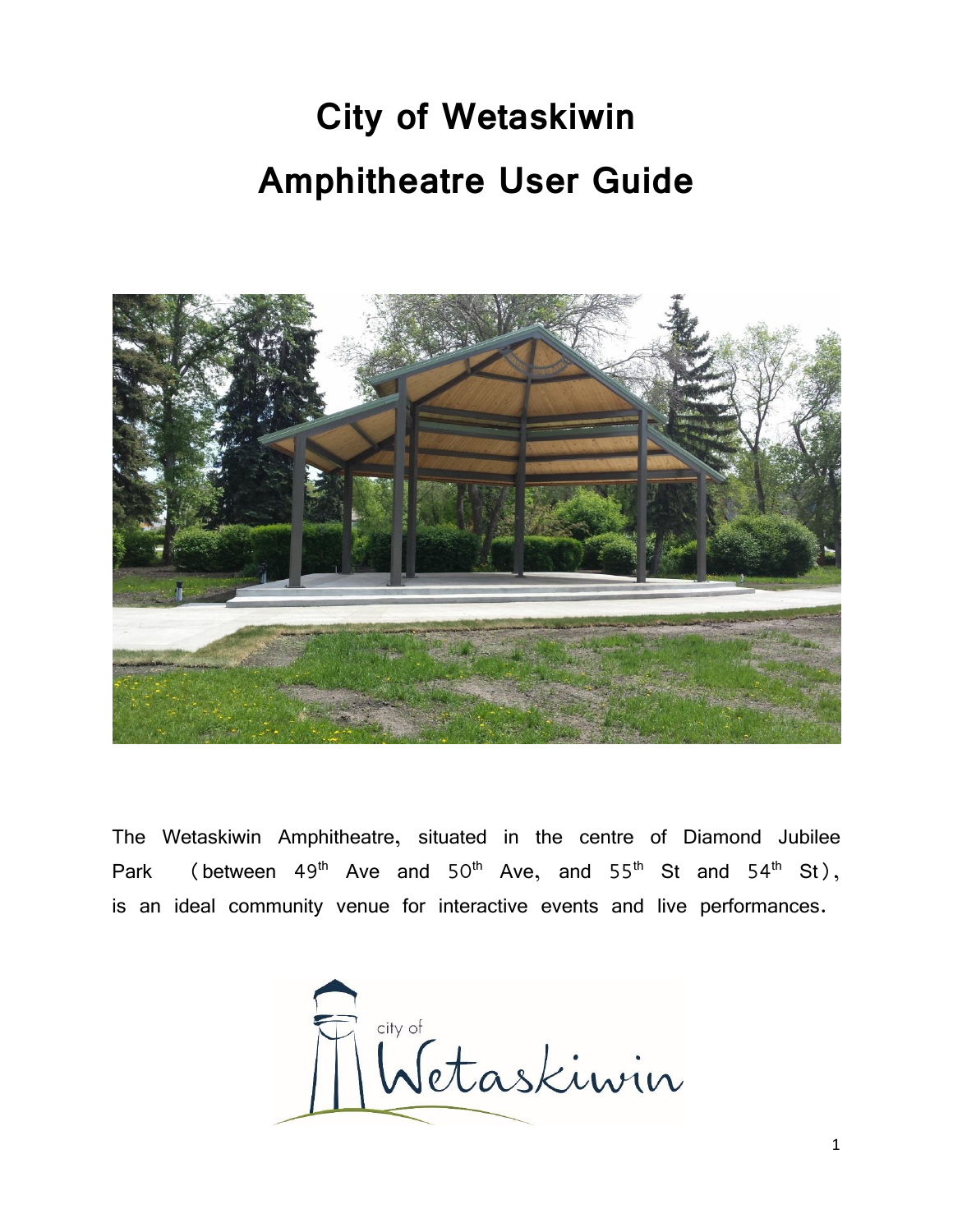## **1. Booking the Diamond Jubilee Amphitheatre**

Booking requests are prioritized in the following order:

- 1) Historical/recurring events with the same date/weekend request as previous year.
- 2) Historical/recurring events with new date requests from previous year.
- 3) New events.
- Please visit the City of Wetaskiwin website to print an application form.
- When completing the event application, please include as much information about your event as possible. Include the type of event, date, times (set-up, event time, takedown, and clean-up), sound requirements, vending/concession, and any other information you can provide. Failure to provide thorough detail could result in the application being denied.
- A rental fee of \$50 is required, and must be paid at the Recreation Department at the Manluk Centre **before** the event can be confirmed. Tentative bookings are not reserved.
- The application must be reviewed before the payment is processed.

#### **Payment**

Payment can be made in person at the Manluk Centre, located at  $4514 - 50$  Ave. All major credit cards, debit cards, and cash are accepted.

## **Cancellation Policy**

The event may be cancelled or reduced in longevity by providing the City of Wetaskiwin with written notice a minimum of seven (7) days in advance of the scheduled event. The \$50 fee is non-refundable.

## **Amphitheatre Boundaries:**

- Booking of the amphitheatre provides access to the amphitheatre stage, however as it is located in a public park in a residential area, please be respectful of the residents and the other users of the park.
- No other tents, temporary structures, or infrastructure is permitted around the amphitheatre or park, unless permission has been given.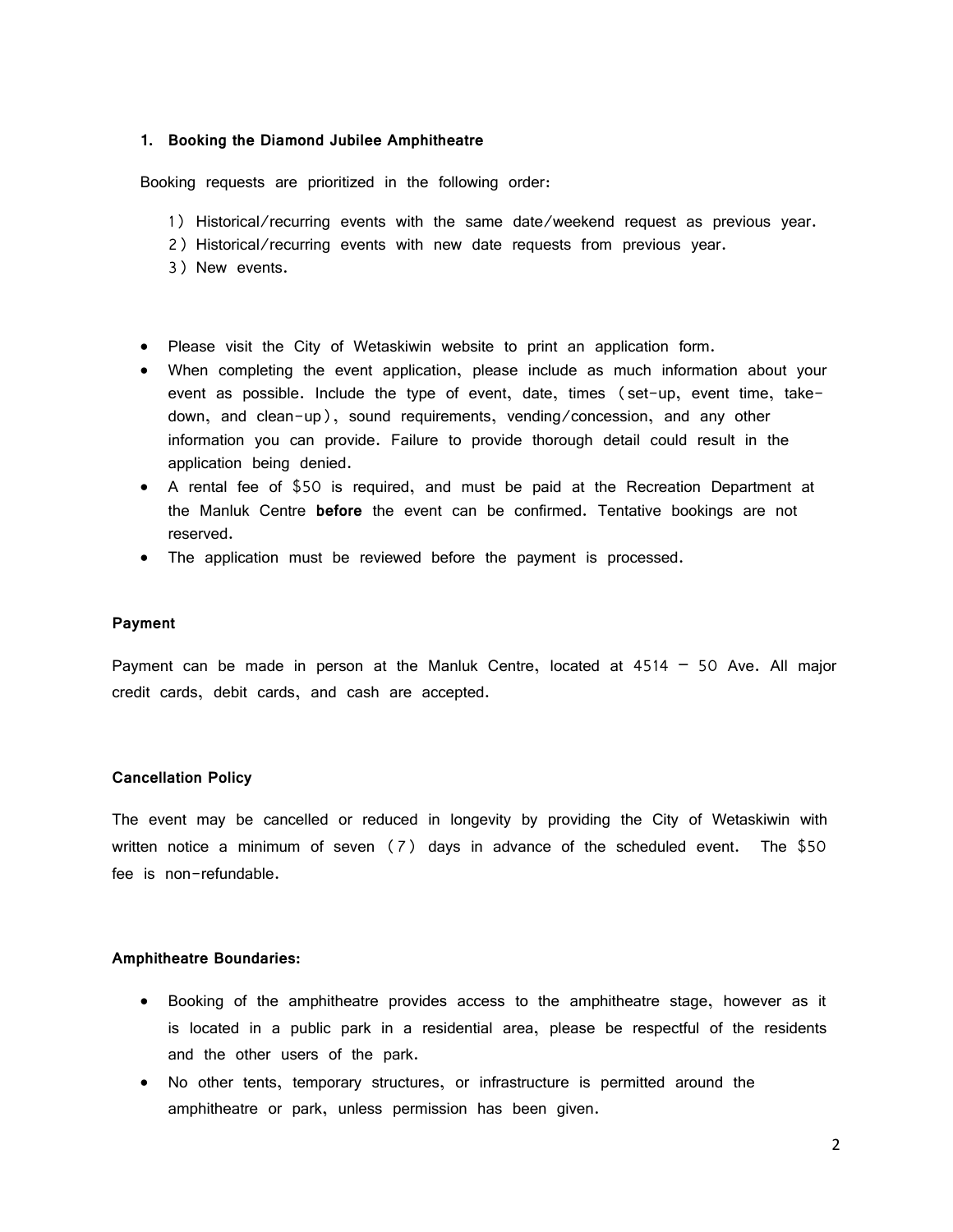#### **Facility Rental Information**

- The party responsible for booking the amphitheatre is also responsible for any damages to the structure, including but not limited to structure, stage (area surrounding the structure), and/or turf as a result of the set-up, delivery, and occurrence of the event.
- Any items left at the site after the event has taken place are done so at the risk of the booking party. There is no security provided.
- All users of the Diamond Jubilee Amphitheatre may be required to complete a pre and post inspection site check with the City of Wetaskiwin Community Development Department representative at the beginning and end of their rental period.

## **Fees**

- The booking fee includes GST and is based on a daily fee.
- The booking fee is to cover administration fees of the City of Wetaskiwin.

#### **Services Included in the Facility Booking Fee**

- Access to power is included in rental booking.
- Please be aware there are **no** public washrooms located at Diamond Jubilee Park.

#### **Parking**

Parking is available on Main Street  $(50<sup>th</sup>$  Ave). There is residential parking surrounding the park, but there is no formal lot. Event organizers are responsible for managing the parking spots. Please be aware of all signage along residential routes as the south side of  $49<sup>th</sup>$  Ave is open for resident parking only. Event participants are not permitted to park in this area.

## **Vehicle Access**

Vehicles are not permitted to pull their vehicles into Jubilee Park without permission from the City of Wetaskiwin representative. Permission will only be granted in special circumstances. Vehicles that have been given special permission must not exceed 10 km/hr while driving in the park.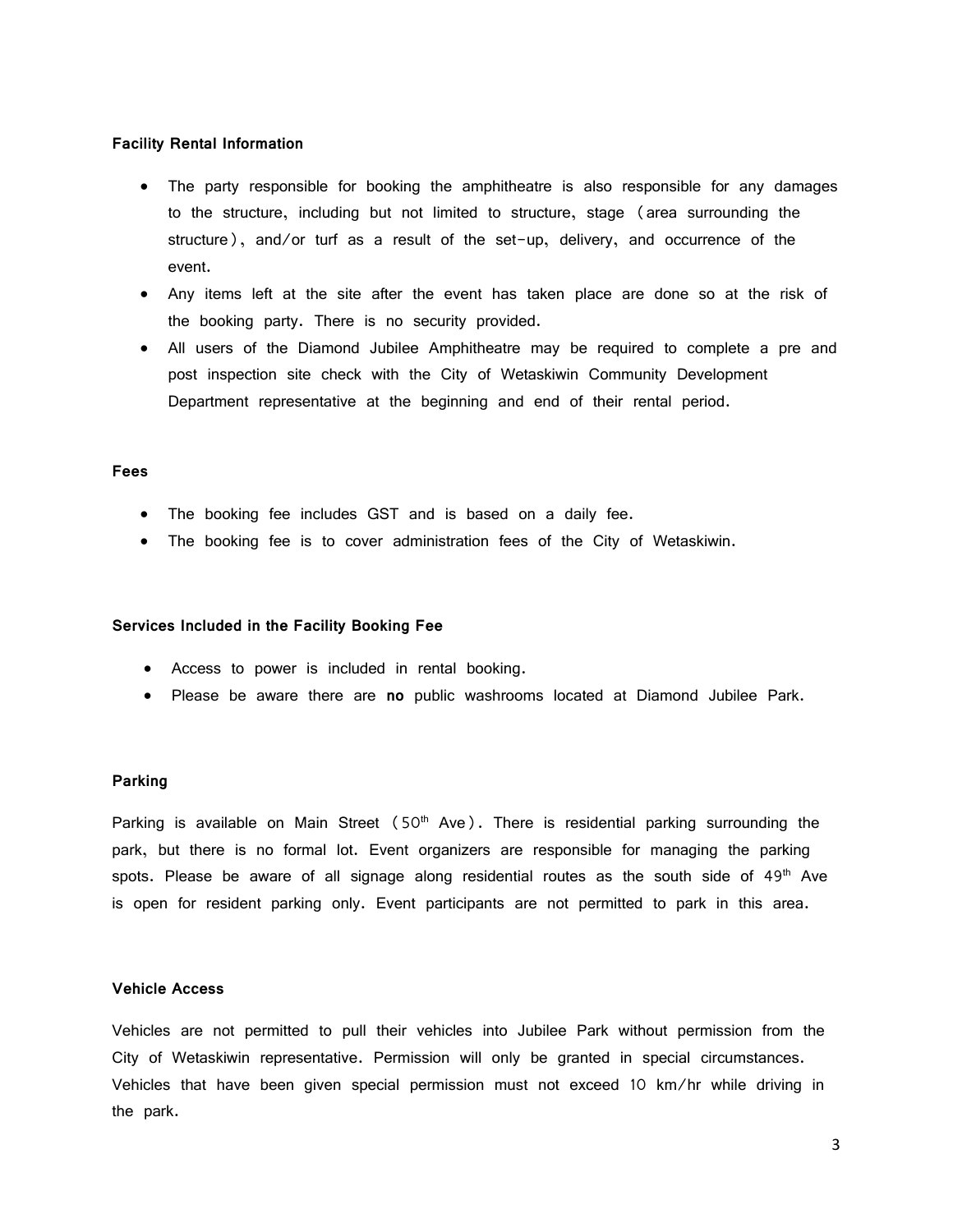# **Civic Services**

Potential City of Wetaskiwin approvals required:

- Vending,
- Noise,
- Festival (business & vending),
- Sustainable development building,
- Permission to park on the turf, and permission to drive in the park.

# **Bylaws and Permits**

- Sale or distribution of food, services or goods must be granted permission and a permit from Alberta Health Services.
- If the event that takes place plays or produces live or recorded music, a license may be required from the Society of Composers, Authors and Music Producers of Canada (SOCAN). Please contact them for licencing fees and information on whether you need a license for your event.
- All signage and decorations must be included in the booking information and must be approved for a signage permit prior to the event. Everything must be removed following the event.

# **Tent Placement**

- Please include in your event description if any tents or structures are going to be used during the event. A permit may be required for temporary structures, so this is critical information.
- City of Wetaskiwin must be contacted to do a line locate for any approved structures erected.

# **Barriers and Fencing**

• The rental fee for the Amphitheatre does not include fencing materials, and is the sole responsibility of the renter for all associated costs of fencing.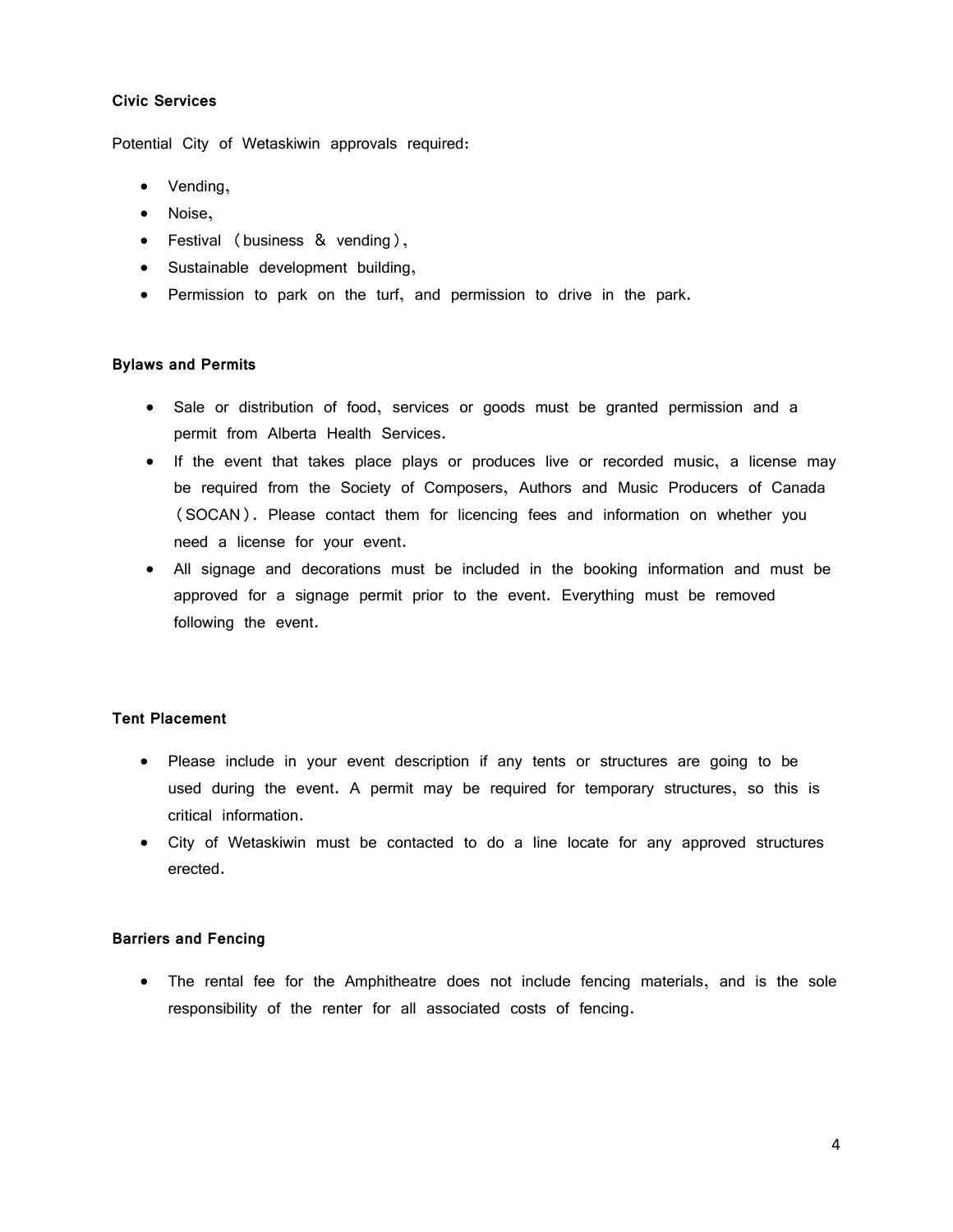## **Filming and Photography**

• Filming and photography plans must be disclosed to the City of Wetaskiwin representative as permission may be required depending on the type of photography and filming that will be taking place.

## **Music and Sound**

- Music and entertainment are not permitted to start before 7:00 AM or extended beyond 10:00 PM.
- Sound levels must not exceed a reasonable amount at all times. As Diamond Jubilee Park is surrounded by residents, please be respectful of those living in the surrounding area.
- The Community Standards Bylaw must be adhered to at all times, which states that: "A Person shall not cause or permit any Noise that annoys or disturbs the peace of any other Person."
- Please be aware of how weather conditions affect soundwaves. Overcast, windy days cause sound to travel further and also cause it to bounce off low lying clouds. Even if sounds levels are below appropriate levels, discretion must be used if the volume is too high.
- Please be aware of the effects of bass frequencies and when using a subwoofer as this may affect the surrounding residents.
- Please resist the urge to increase volume as the night goes on. Residents around the park have the right to register noise complaints, and these complaints will be dealt with as the authorities see fit.
- Renters will receive two warnings for sound infractions. If a third warning is issued, the renters will be asked to turn off all sound equipment. If this is not complied with, power may be turned off. The City of Wetaskiwin reserves the right to change these protocols if needed, however.

Failure to comply with these regulations could result in the terminations of music and sound for the event, and will negatively affect future bookings. Additional costs may be applied as well.

#### **Food and Vending Guidelines**

• Selling, displaying, or distributing any food, goods, or services requires a permit from Alberta Health Services.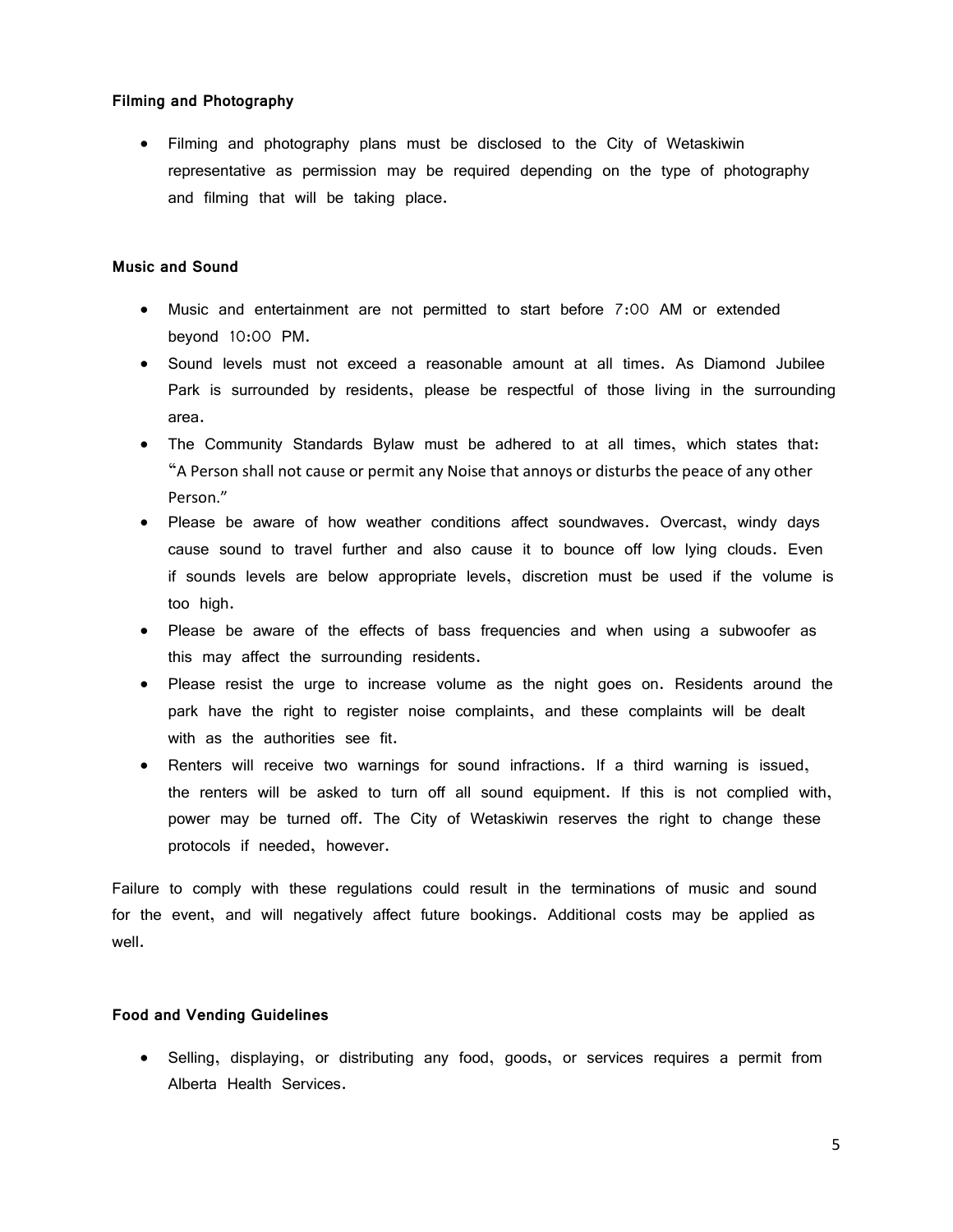- Events that have food present must be registered with Alberta Health Services. If food is being sold, then an Alberta Health Services Permit is required. It is the renter's responsibility to complete these steps in order to receive the proper documents.
- Vendor descriptions must be included in the event description, especially if permission is needed to drive into the park.

## **General Amphitheatre Information**

# **Lost and Found**

• The City of Wetaskiwin is not responsible for the theft, loss, or damage to any items left in Diamond Jubilee Park. All items left in the Park will be disposed of at the discretion of the City of Wetaskiwin Recreation Department representative. The renter is responsible for organizing a lost and found booth or area for their event.

## **Property**

• Property belonging to the City of Wetaskiwin may not be removed from Diamond Jubilee Park.

## **Signs**

- Signage is permitted when permission has been granted. The renter is responsible for setting up and taking down of all signs, including any materials used to hold the signs in place.
- Signs, lights, or banners may not be hung from trees.
- The Sign Bylaw must be adhered to at all times.

#### **Waste Removal**

• The Renter is responsible for ensuring that garbage and recycling bins are present during the event. Removal of said garbage and recycling bins is also the responsibility of the renter.